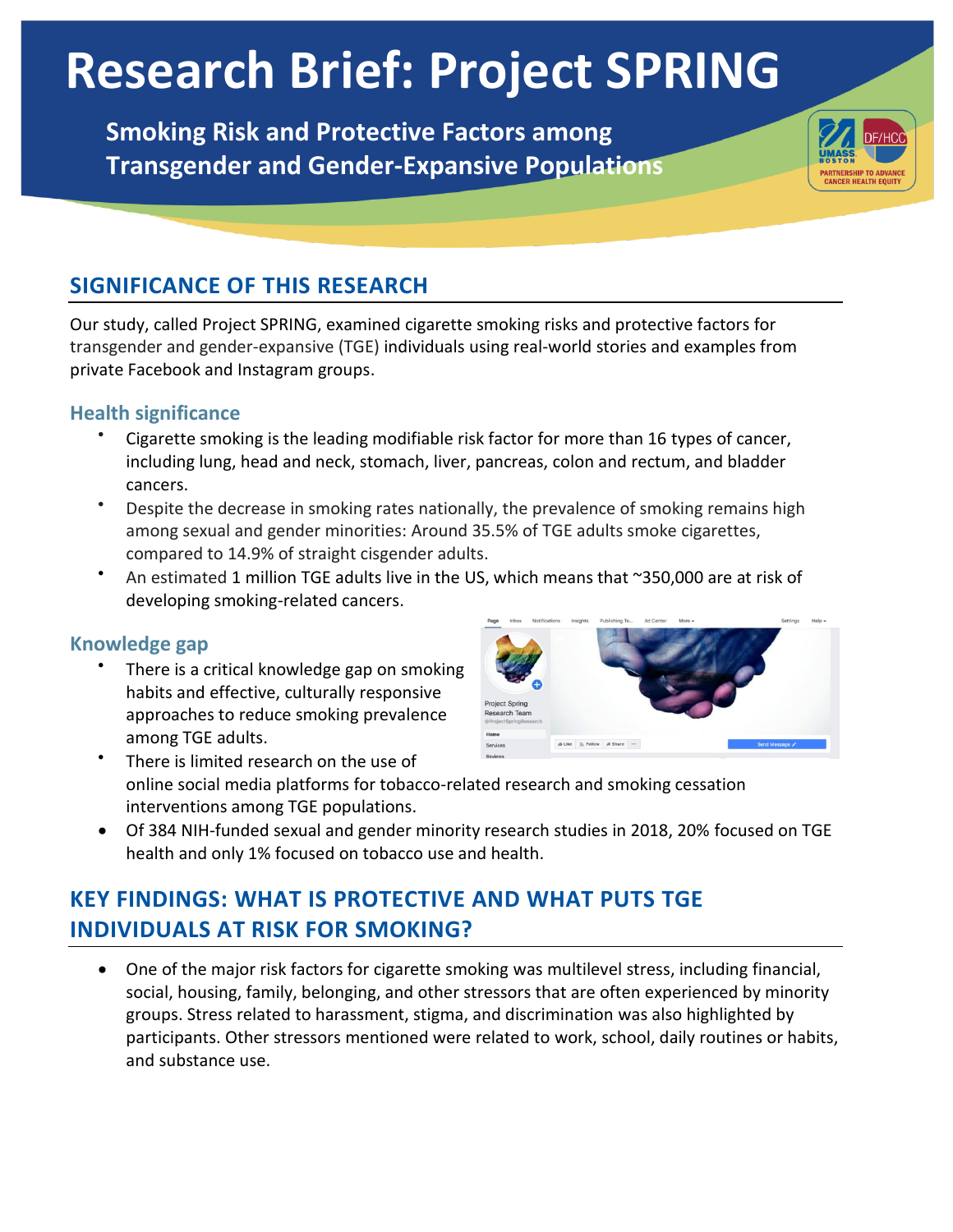- Protective factors to cigarette smoking included concern for the health of pets and animals, engaging in healthy behaviors like exercise and nutrition, and being distracted by other tasks. Also, concern for transition-related health was a major consideration and protective factor.
- Environmental factors, such as weather, and influence of family, friends, or peers were illustrated as both risk and protective factors, depending on the context.
- While general factors were frequently discussed, TGE-specific experiences were identified as important considerations for participants.

# **A FEW IMAGES SHARED BY PARTICIPANTS**



It's Transgender Day of Visibility, but I've never felt more invisible in the world after my hate crime was closed. It's also my 2- year anniversary on T. I'm trying to find a way to celebrate. I'll probably smoke a whole pack today once I leave the house and finally buy some more, and I will try my best not to judge myself for it.



BUT Cigarettes are cheaper

than therapy.

I got a new plant bb! I love my plant babes too much to smoke indoors and clog their leaf-pores (most of the time)



#### **RESEARCH METHODS**

Our research is informed by the minority stress model, resilience framework, and the socioecological model. We used a community-based participatory action research approach to include participants as co-creators of knowledge in several aspects of the study, from data collection, analysis, and interpretation, to informing future research and actions. We enrolled 47 TGE adults (ages 18+) in the US who are current cigarette smokers, using online advertising (Facebook,